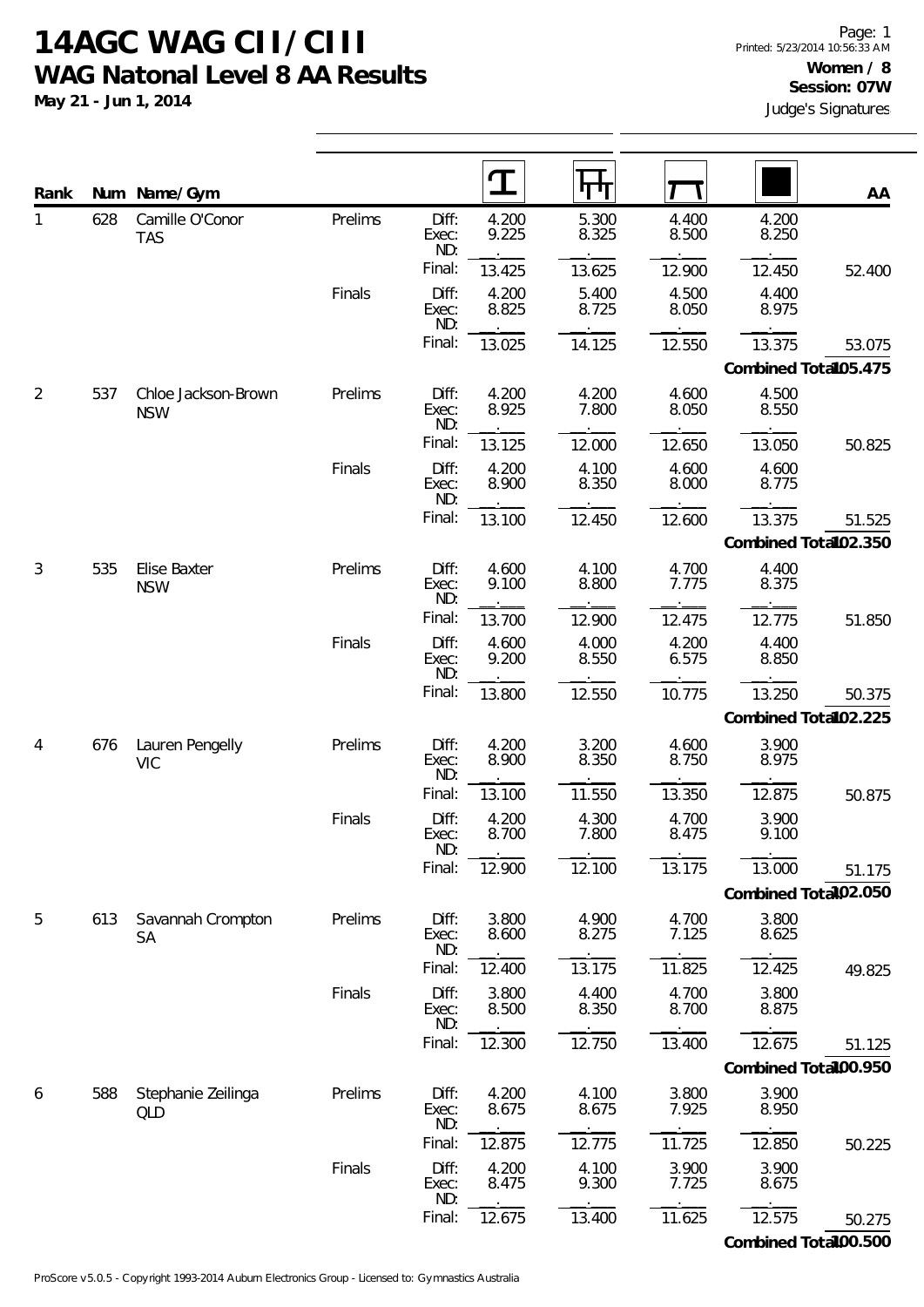**May 21 - Jun 1, 2014**

| Rank           |     | Num Name/Gym                      |         |                       |                |                |                |                            | AA                             |
|----------------|-----|-----------------------------------|---------|-----------------------|----------------|----------------|----------------|----------------------------|--------------------------------|
| $\overline{7}$ | 614 | Kendall Krooglik<br><b>SA</b>     | Prelims | Diff:<br>Exec:<br>ND: | 4.200<br>8.750 | 3.700<br>7.800 | 4.900<br>7.450 | 4.600<br>8.550<br>$-0.100$ |                                |
|                |     |                                   |         | Final:                | 12.950         | 11.500         | 12.350         | 13.050                     | 49.850                         |
|                |     |                                   | Finals  | Diff:<br>Exec:<br>ND: | 4.200<br>8.600 | 4.000<br>8.475 | 4.300<br>7.000 | 4.600<br>9.175             |                                |
|                |     |                                   |         | Final:                | 12.800         | 12.475         | 11.300         | 13.775                     | 50.350<br>Combined Total00.200 |
| 8              | 586 | Abbey Scott<br><b>QLD</b>         | Prelims | Diff:<br>Exec:<br>ND: | 4.200<br>8.825 | 3.000<br>8.675 | 3.300<br>8.475 | 4.100<br>9.025             |                                |
|                |     |                                   |         | Final:                | 13.025         | 11.675         | 11.775         | 13.125                     | 49.600                         |
|                |     |                                   | Finals  | Diff:<br>Exec:<br>ND: | 4.200<br>8.650 | 3.000<br>8.875 | 3.800<br>8.600 | 4.100<br>9.000             |                                |
|                |     |                                   |         | Final:                | 12.850         | 11.875         | 12.400         | 13.100                     | 50.225                         |
|                |     |                                   |         |                       |                |                |                |                            | Combined Total99.825           |
| 9              | 616 | Erin Teakle<br><b>SA</b>          | Prelims | Diff:<br>Exec:<br>ND: | 4.000<br>9.025 | 4.600<br>7.725 | 3.200<br>8.300 | 4.000<br>8.550             |                                |
|                |     |                                   |         | Final:                | 13.025         | 12.325         | 11.500         | 12.550                     | 49.400                         |
|                |     |                                   | Finals  | Diff:<br>Exec:<br>ND: | 4.000<br>9.150 | 4.600<br>7.900 | 3.100<br>8.475 | 4.000<br>8.975             |                                |
|                |     |                                   |         | Final:                | 13.150         | 12.500         | 11.575         | 12.975                     | 50.200                         |
|                |     |                                   |         |                       |                |                |                |                            | Combined Total99.600           |
| 10             | 538 | Erin Modaro<br><b>NSW</b>         | Prelims | Diff:<br>Exec:<br>ND: | 4.000<br>8.750 | 4.100<br>8.425 | 4.500<br>8.575 | 4.700<br>8.350             |                                |
|                |     |                                   |         | Final:                | 12.750         | 12.525         | 13.075         | 13.050                     | 51.400                         |
|                |     |                                   | Finals  | Diff:<br>Exec:<br>ND: | 4.000<br>8.950 | 3.600<br>7.175 | 4.000<br>7.800 | 4.200<br>7.375             |                                |
|                |     |                                   |         | Final:                | 12.950         | 10.775         | 11.800         | 11.575                     | 47.100                         |
|                |     |                                   |         |                       |                |                |                |                            | Combined Total98.500           |
| 11             | 612 | Tanika Alford<br><b>SA</b>        | Prelims | Diff:<br>Exec:<br>ND: | 4.200<br>8.900 | 3.400<br>8.650 | 3.200<br>7.575 | 3.900<br>8.750             |                                |
|                |     |                                   |         | Final:                | 13.100         | 12.050         | 10.775         | 12.650                     | 48.575                         |
|                |     |                                   | Finals  | Diff:<br>Exec:<br>ND: | 4.200<br>8.450 | 3.400<br>8.775 | 3.200<br>8.600 | 3.900<br>9.050             |                                |
|                |     |                                   |         | Final:                | 12.650         | 12.175         | 11.800         | 12.950                     | 49.575                         |
|                |     |                                   |         |                       |                |                |                |                            | Combined Total98.150           |
| 12             | 539 | Aphra O'Brien-Slade<br><b>NSW</b> | Prelims | Diff:<br>Exec:<br>ND: | 4.200<br>8.875 | 3.400<br>7.200 | 3.900<br>7.925 | 4.200<br>8.500             |                                |
|                |     |                                   |         | Final:                | 13.075         | 10.600         | 11.825         | 12.700                     | 48.200                         |
|                |     |                                   | Finals  | Diff:<br>Exec:<br>ND: | 4.200<br>8.550 | 3.400<br>8.600 | 4.200<br>8.350 | 4.200<br>8.375             |                                |
|                |     |                                   |         | Final:                | 12.750         | 12.000         | 12.550         | 12.575                     | 49.875                         |

**Combined Total:98.075**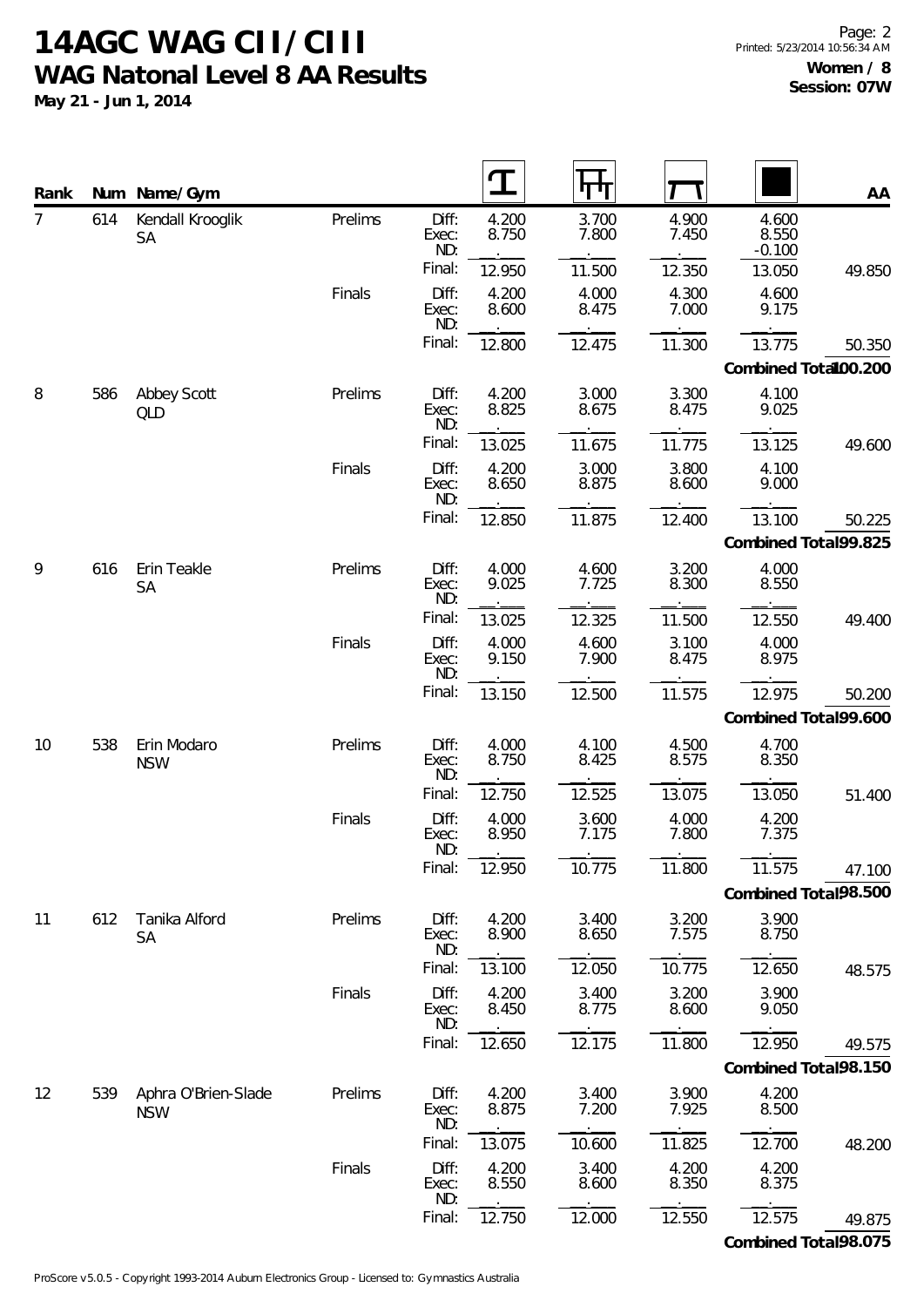**May 21 - Jun 1, 2014**

 $\overline{\phantom{a}}$ 

 $\overline{\phantom{a}}$ 

| Rank |     | Num Name/Gym                      |         |                       | T              |                |                            |                            | AA                   |
|------|-----|-----------------------------------|---------|-----------------------|----------------|----------------|----------------------------|----------------------------|----------------------|
| 13   | 536 | Bianca Harris<br><b>NSW</b>       | Prelims | Diff:<br>Exec:<br>ND: | 4.200<br>8.775 | 3.400<br>8.325 | 3.200<br>8.325             | 4.600<br>8.325             |                      |
|      |     |                                   |         | Final:                | 12.975         | 11.725         | 11.525                     | 12.925                     | 49.150               |
|      |     |                                   | Finals  | Diff:<br>Exec:<br>ND: | 4.200<br>8.600 | 3.400<br>7.850 | 3.700<br>8.475             | 4.300<br>8.300             |                      |
|      |     |                                   |         | Final:                | 12.800         | 11.250         | 12.175                     | 12.600                     | 48.825               |
|      |     |                                   |         |                       |                |                |                            |                            | Combined Total97.975 |
| 14   | 507 | Georgia Keane<br><b>ACT</b>       | Prelims | Diff:<br>Exec:<br>ND: | 4.200<br>8.475 | 4.200<br>7.700 | 3.400<br>7.025             | 4.800<br>8.425<br>$-0.100$ |                      |
|      |     |                                   |         | Final:                | 12.675         | 11.900         | 10.425                     | 13.125                     | 48.125               |
|      |     |                                   | Finals  | Diff:<br>Exec:<br>ND: | 4.200<br>8.500 | 4.400<br>8.075 | 4.000<br>7.375             | 5.000<br>8.275             |                      |
|      |     |                                   |         | Final:                | 12.700         | 12.475         | 11.375                     | 13.275                     | 49.825               |
|      |     |                                   |         |                       |                |                |                            |                            | Combined Total97.950 |
| 15   | 505 | Alannah Bourandanis<br><b>ACT</b> | Prelims | Diff:<br>Exec:<br>ND: | 4.000<br>8.650 | 4.900<br>8.450 | 3.900<br>7.150             | 4.100<br>8.550             |                      |
|      |     |                                   |         | Final:                | 12.650         | 13.350         | 11.050                     | 12.650                     | 49.700               |
|      |     |                                   | Finals  | Diff:<br>Exec:<br>ND: | 4.000<br>7.550 | 4.800<br>7.525 | 4.100<br>7.450<br>$-0.100$ | 4.200<br>8.600             |                      |
|      |     |                                   |         | Final:                | 11.550         | 12.325         | 11.450                     | 12.800                     | 48.125               |
|      |     |                                   |         |                       |                |                |                            |                            | Combined Total97.825 |
| 16   | 626 | Grace Gaby<br><b>TAS</b>          | Prelims | Diff:<br>Exec:<br>ND: | 4.200<br>8.550 | 3.600<br>6.325 | 3.300<br>8.450             | 4.100<br>8.750             |                      |
|      |     |                                   |         | Final:                | 12.750         | 9.925          | 11.750                     | 12.850                     | 47.275               |
|      |     |                                   | Finals  | Diff:<br>Exec:<br>ND: | 4.200<br>8.900 | 3.500<br>8.550 | 3.300<br>9.000             | 4.100<br>8.975             |                      |
|      |     |                                   |         | Final:                | 13.100         | 12.050         | 12.300                     | 13.075                     | 50.525               |
|      |     |                                   |         |                       |                |                |                            |                            | Combined Total97.800 |
| 17   | 678 | Molly Waayers<br><b>VIC</b>       | Prelims | Diff:<br>Exec:<br>ND: | 4.000<br>8.675 | 2.700<br>8.100 | 4.200<br>8.050             | 4.000<br>8.600<br>$-0.100$ |                      |
|      |     |                                   |         | Final:                | 12.675         | 10.800         | 12.250                     | 12.500                     | 48.225               |
|      |     |                                   | Finals  | Diff:<br>Exec:<br>ND: | 4.000<br>8.650 | 2.400<br>9.175 | 4.400<br>8.425             | 3.900<br>8.550             |                      |
|      |     |                                   |         | Final:                | 12.650         | 11.575         | 12.825                     | 12.450                     | 49.500               |
|      |     |                                   |         |                       |                |                |                            |                            | Combined Total97.725 |
| 18   | 713 | Mikayla Kidd<br>WA                | Prelims | Diff:<br>Exec:<br>ND: | 4.200<br>8.750 | 3.300<br>8.300 | 4.500<br>6.950             | 4.500<br>8.300             |                      |
|      |     |                                   |         | Final:                | 12.950         | 11.600         | 11.450                     | 12.800                     | 48.800               |
|      |     |                                   | Finals  | Diff:<br>Exec:<br>ND: | 4.200<br>8.575 | 3.300<br>8.150 | 4.500<br>7.575             | 4.500<br>7.925             |                      |
|      |     |                                   |         | Final:                | 12.775         | 11.450         | 12.075                     | 12.425                     | 48.725               |

**Combined Total:97.525**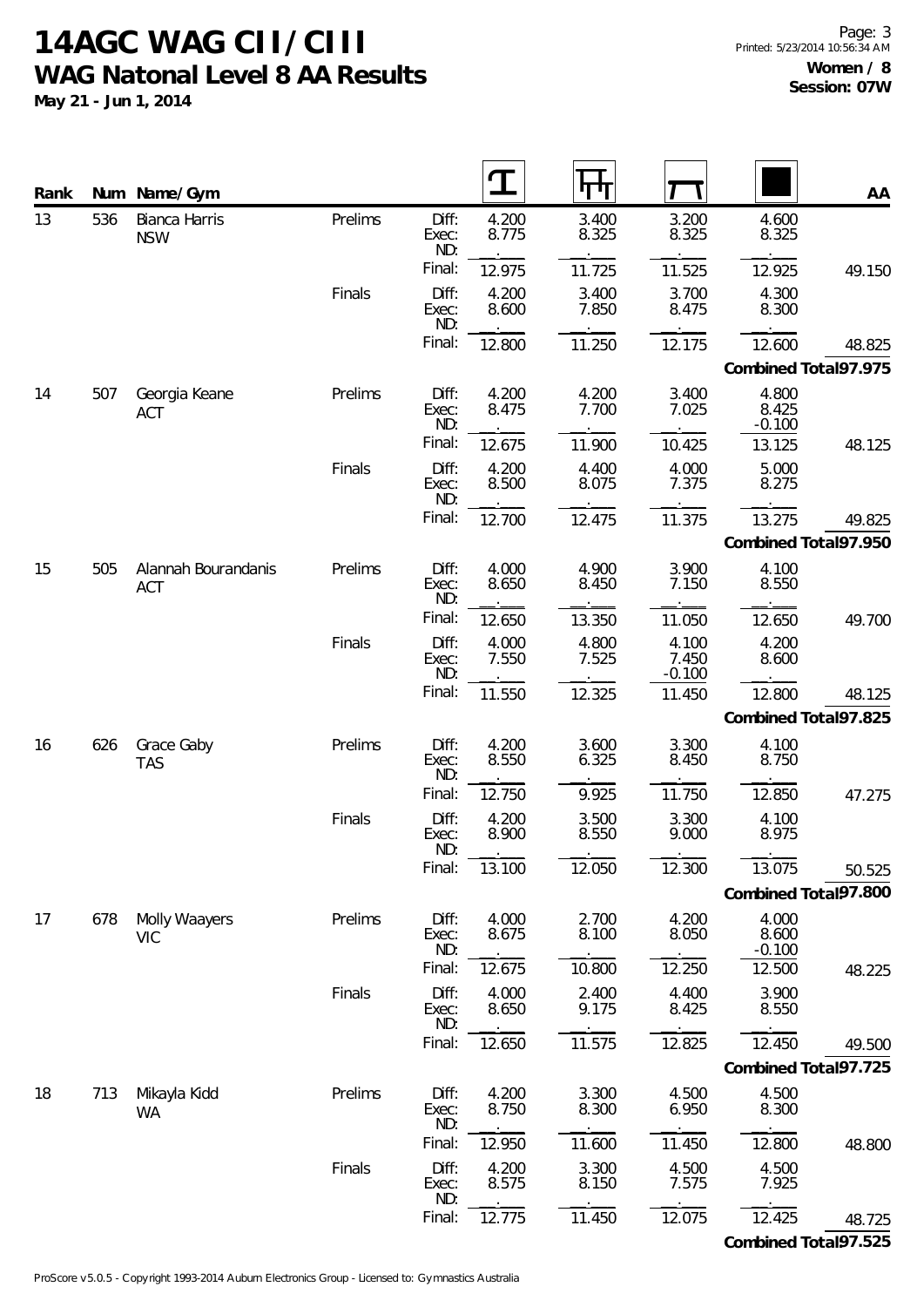**May 21 - Jun 1, 2014**

| Rank |     | Num Name/Gym                  |         |                       |                |                |                            |                            | AA                             |
|------|-----|-------------------------------|---------|-----------------------|----------------|----------------|----------------------------|----------------------------|--------------------------------|
| 19   | 677 | Jessica Toh<br><b>VIC</b>     | Prelims | Diff:<br>Exec:<br>ND: | 4.000<br>8.550 | 2.700<br>8.950 | 4.100<br>8.025             | 4.000<br>8.850             |                                |
|      |     |                               |         | Final:                | 12.550         | 11.650         | 12.125                     | 12.850                     | 49.175                         |
|      |     |                               | Finals  | Diff:<br>Exec:<br>ND: | 4.000<br>8.625 | 2.700<br>9.050 | 4.100<br>7.125             | 4.000<br>8.550             |                                |
|      |     |                               |         | Final:                | 12.625         | 11.750         | 11.225                     | 12.550                     | 48.150<br>Combined Total97.325 |
| 20   | 715 | Lucy Mahoney<br>WA            | Prelims | Diff:<br>Exec:<br>ND: | 4.000<br>8.225 | 4.300<br>7.375 | 3.800<br>8.225             | 4.100<br>8.325<br>$-0.300$ |                                |
|      |     |                               |         | Final:                | 12.225         | 11.675         | 12.025                     | 12.125                     | 48.050                         |
|      |     |                               | Finals  | Diff:<br>Exec:<br>ND: | 4.000<br>8.075 | 4.300<br>8.200 | 4.500<br>7.975             | 4.000<br>8.100             |                                |
|      |     |                               |         | Final:                | 12.075         | 12.500         | 12.475                     | 12.100                     | 49.150                         |
|      |     |                               |         |                       |                |                |                            |                            | Combined Total97.200           |
| 21   | 629 | Georgina Osborn<br><b>TAS</b> | Prelims | Diff:<br>Exec:<br>ND: | 4.200<br>8.900 | 3.500<br>8.100 | 3.300<br>8.400             | 3.900<br>8.350             |                                |
|      |     |                               |         | Final:                | 13.100         | 11.600         | 11.700                     | 12.250                     | 48.650                         |
|      |     |                               | Finals  | Diff:<br>Exec:<br>ND: | 4.200<br>9.025 | 3.800<br>8.250 | 3.300<br>7.550             | 3.900<br>8.400             |                                |
|      |     |                               |         | Final:                | 13.225         | 12.050         | 10.850                     | 12.300                     | 48.425                         |
|      |     |                               |         |                       |                |                |                            |                            | Combined Total97.075           |
| 22   | 585 | Anna Rowe<br>QLD              | Prelims | Diff:<br>Exec:<br>ND: | 3.200<br>9.075 | 3.400<br>8.225 | 3.800<br>7.700             | 4.100<br>8.500             |                                |
|      |     |                               |         | Final:                | 12.275         | 11.625         | 11.500                     | 12.600                     | 48.000                         |
|      |     |                               | Finals  | Diff:<br>Exec:<br>ND: | 3.200<br>8.900 | 3.100<br>8.950 | 3.800<br>7.525             | 4.400<br>9.000             |                                |
|      |     |                               |         | Final:                | 12.100         | 12.050         | 11.325                     | 13.400                     | 48.875                         |
|      |     |                               |         |                       |                |                |                            |                            | Combined Total96.875           |
| 23   | 506 | Georgia Evans<br>ACT          | Prelims | Diff:<br>Exec:<br>ND: | 4.000<br>8.325 | 4.100<br>7.275 | 5.100<br>8.075             | 4.400<br>8.275             |                                |
|      |     |                               |         | Final:                | 12.325         | 11.375         | 13.175                     | 12.675                     | 49.550                         |
|      |     |                               | Finals  | Diff:<br>Exec:<br>ND: | 3.800<br>7.425 | 4.200<br>7.600 | 4.900<br>6.925<br>$-0.100$ | 4.300<br>8.125             |                                |
|      |     |                               |         | Final:                | 11.225         | 11.800         | 11.725                     | 12.425                     | 47.175                         |
|      |     |                               |         |                       |                |                |                            |                            | Combined Total96.725           |
| 24   | 584 | Leigha Ives<br>QLD            | Prelims | Diff:<br>Exec:<br>ND: | 4.200<br>8.750 | 2.100<br>8.050 | 4.300<br>7.000             | 4.000<br>8.625             |                                |
|      |     |                               |         | Final:                | 12.950         | 10.150         | 11.300                     | 12.625                     | 47.025                         |
|      |     |                               | Finals  | Diff:<br>Exec:<br>ND: | 4.200<br>8.650 | 2.100<br>8.900 | 4.400<br>8.100             | 4.000<br>8.825             |                                |
|      |     |                               |         | Final:                | 12.850         | 11.000         | 12.500                     | 12.825                     | 49.175                         |

**Combined Total:96.200**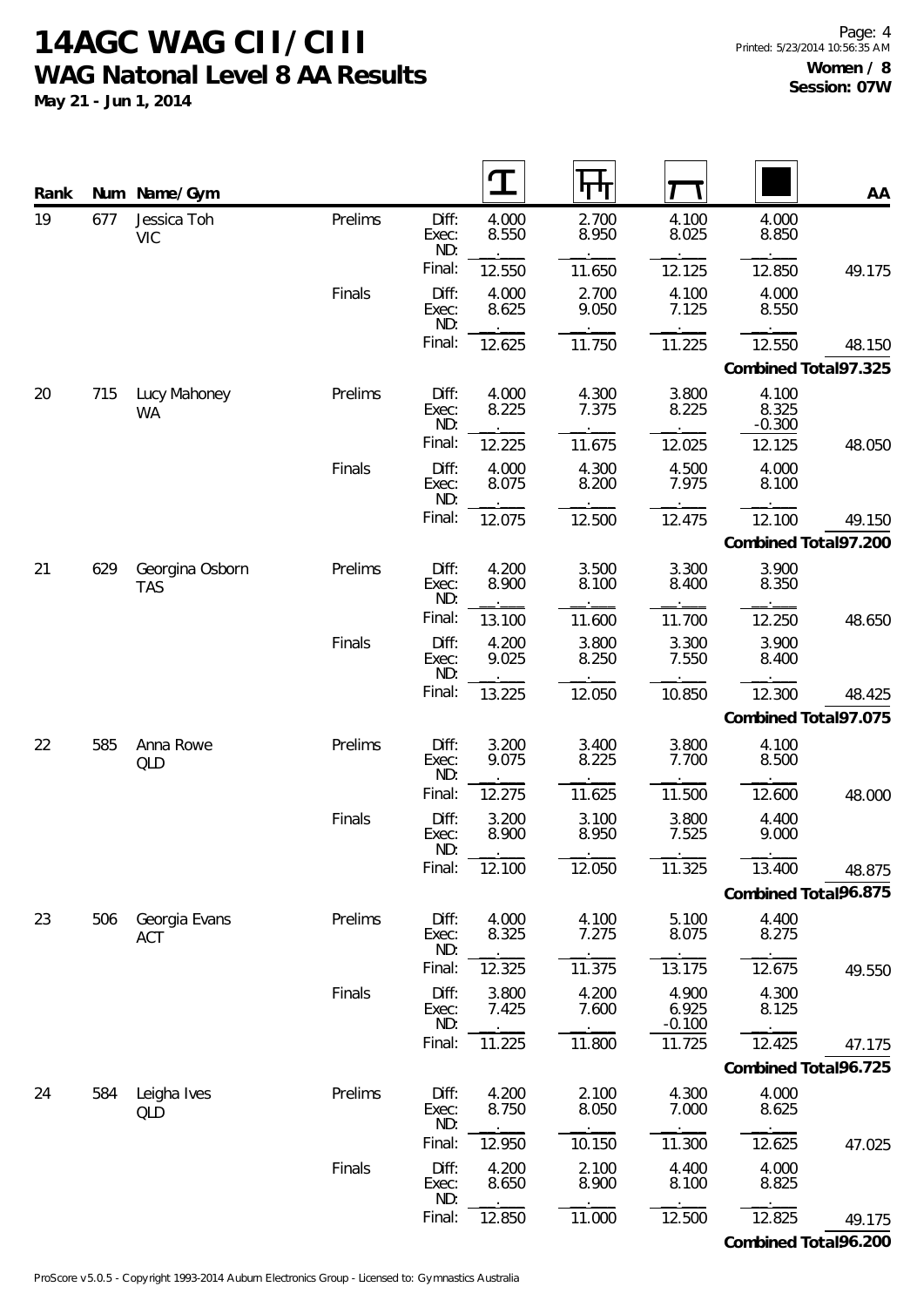**May 21 - Jun 1, 2014**

| Rank |     | Num Name/Gym                    |         |                       |                |                |                |                | AA                   |
|------|-----|---------------------------------|---------|-----------------------|----------------|----------------|----------------|----------------|----------------------|
| 25   | 540 | Jessica Rynne<br><b>NSW</b>     | Prelims | Diff:<br>Exec:<br>ND: | 2.400<br>8.575 | 3.700<br>8.025 | 4.600<br>8.350 | 4.300<br>8.125 |                      |
|      |     |                                 |         | Final:                | 10.975         | 11.725         | 12.950         | 12.425         | 48.075               |
|      |     |                                 | Finals  | Diff:<br>Exec:<br>ND: | 2.400<br>8.600 | 3.600<br>8.175 | 4.100<br>7.475 | 4.300<br>8.600 |                      |
|      |     |                                 |         | Final:                | 11.000         | 11.775         | 11.575         | 12.900         | 47.250               |
|      |     |                                 |         |                       |                |                |                |                | Combined Total95.325 |
| 26   | 587 | Jamie Tromp<br>QLD              | Prelims | Diff:<br>Exec:<br>ND: | 4.200<br>8.600 | 2.500<br>9.200 | 3.200<br>8.350 | 4.000<br>8.350 |                      |
|      |     |                                 |         | Final:                | 12.800         | 11.700         | 11.550         | 12.350         | 48.400               |
|      |     |                                 | Finals  | Diff:<br>Exec:<br>ND: | 4.200<br>8.425 | 2.200<br>8.700 | 3.200<br>7.200 | 4.000<br>7.850 |                      |
|      |     |                                 |         | Final:                | 12.625         | 10.900         | 10.400         | 11.850         | 45.775               |
|      |     |                                 |         |                       |                |                |                |                | Combined Total94.175 |
| 27   | 714 | Keira Kikalis<br><b>WA</b>      | Prelims | Diff:<br>Exec:<br>ND: | 4.200<br>8.550 | 2.600<br>7.700 | 3.800<br>8.375 | 4.100<br>8.375 |                      |
|      |     |                                 |         | Final:                | 12.750         | 10.300         | 12.175         | 12.475         | 47.700               |
|      |     |                                 | Finals  | Diff:<br>Exec:<br>ND: | 4.200<br>8.275 | 2.600<br>7.375 | 3.800<br>7.525 | 4.100<br>8.175 |                      |
|      |     |                                 |         | Final:                | 12.475         | 9.975          | 11.325         | 12.275         | 46.050               |
|      |     |                                 |         |                       |                |                |                |                | Combined Total93.750 |
| 28   | 675 | Jessica Macdonald<br><b>VIC</b> | Prelims | Diff:<br>Exec:<br>ND: | 4.400<br>9.100 | 3.000<br>7.275 | 2.800<br>6.750 | 4.000<br>8.275 |                      |
|      |     |                                 |         | Final:                | 13.500         | 10.275         | 9.550          | 12.275         | 45.600               |
|      |     |                                 | Finals  | Diff:<br>Exec:<br>ND: | 4.400<br>8.250 | 3.400<br>6.975 | 3.900<br>7.175 | 4.000<br>8.125 |                      |
|      |     |                                 |         | Final:                | 12.650         | 10.375         | 11.075         | 12.125         | 46.225               |
|      |     |                                 |         |                       |                |                |                |                | Combined Total91.825 |
| 29   | 716 | Paige Meckenstock<br>WA         | Prelims | Diff:<br>Exec:<br>ND: | 4.200<br>8.650 | 2.000<br>8.300 | 3.700<br>7.650 | 4.100<br>8.975 |                      |
|      |     |                                 |         | Final:                | 12.850         | 10.300         | 11.350         | 13.075         | 47.575               |
|      |     |                                 | Finals  | Diff:<br>Exec:<br>ND: | 4.200<br>8.375 | 2.000<br>8.675 | 3.200<br>5.500 | 4.000<br>8.275 |                      |
|      |     |                                 |         | Final:                | 12.575         | 10.675         | 8.700          | 12.275         | 44.225               |
|      |     |                                 |         |                       |                |                |                |                | Combined Total91.800 |
| 30   | 625 | Zoe Dowling<br><b>TAS</b>       | Prelims | Diff:<br>Exec:<br>ND: | 4.000<br>8.825 | 2.900<br>7.625 | 3.700<br>7.975 | 3.400<br>8.550 |                      |
|      |     |                                 |         | Final:                | 12.825         | 10.525         | 11.675         | 11.950         | 46.975               |
|      |     |                                 | Finals  | Diff:<br>Exec:<br>ND: | 4.000<br>8.300 | 2.900<br>6.075 | 3.700<br>7.675 | 3.400<br>8.200 |                      |
|      |     |                                 |         | Final:                | 12.300         | 8.975          | 11.375         | 11.600         | 44.250               |

**Combined Total:91.225**